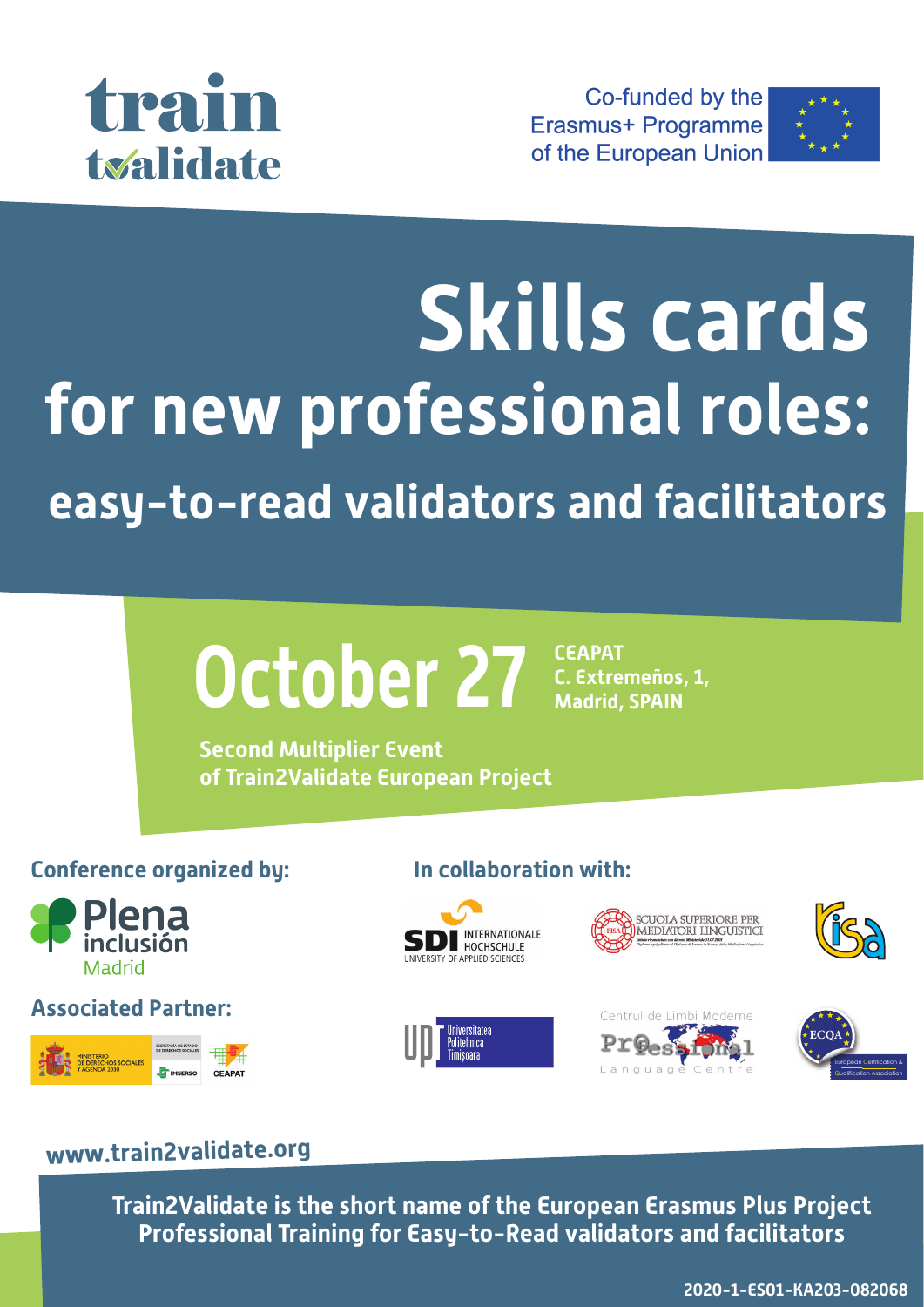Train2Validate is the acronym of the Erasmus+ project "Professional training for easy-to-read facilitators and validators".

Easy-to-read is a methodology to write texts for people with reading difficulties.

To create these texts, there are several profiles:

- > Writers create the text applying writing and design guidelines.
- > Validators check that these texts are comprehensible.
- > Facilitators help validators in their job.

This project aims to create the professional profile

of easy-to-read validator and facilitator

and it is divided in six parts:

- > A research about current training for easy-to-read validators and facilitators.
- > The skills cards for validators and facilitators. Skills cards detail what a person need to achieve in training to become a professional.
- > The curricula for validators and facilitators, that explain the courses to learn.
- > The learning materials with guidelines for trainers.
- > The validation of the learning materials and tests for trainees, to check that they are understandable and suitable.
- > The possible ways to create a certificate for validators and facilitators.

We are going to celebrate an event to present the skills cards

for easy-to-read facilitators and validators.

This event will take place in Madrid on Wednesday, October, 27<sup>th</sup>.

It will last from 9.30 to 17.00.

In the next pages, you can read the full programme.

We explain:

- > At what time each person talks.
- > The title of the talk or the panel.
- > The name of the participants.
- > A summary of what they are going to talk.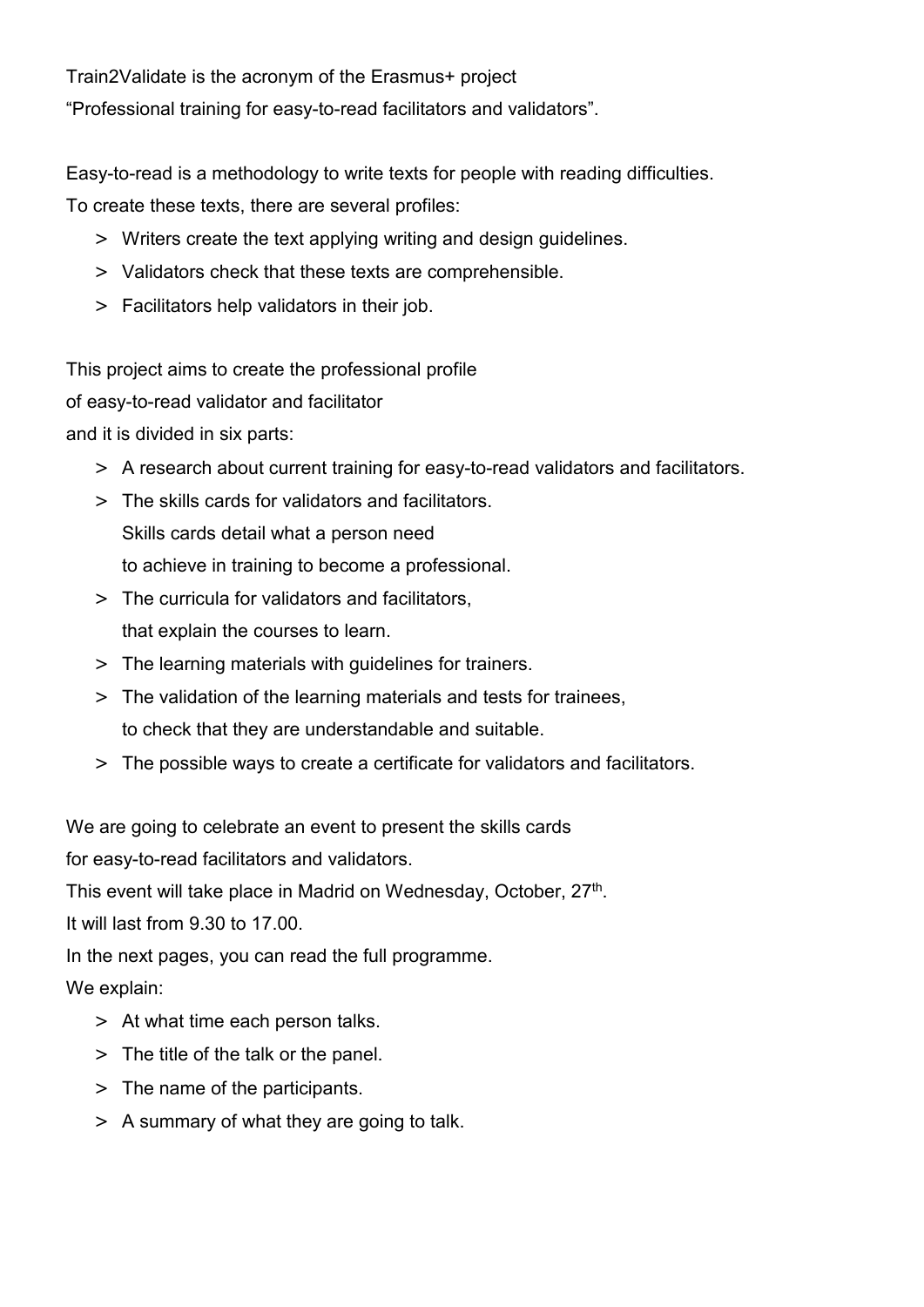#### **09.00 - 9.30 Welcome and registration**

#### **9.30 - 9.45 Opening addresses**

Tatiana Alemán, Managing Director, Ceapat Javier Luengo, General Manager, Plena Inclusión Madrid

#### **9.45 - 11.30 FIRST PART: Steps for new professions: validators and facilitators**

9.45 - 10.00 **What is TRAIN2VALIDATE? Rules for the event**  Óscar García Muñoz, Plena Inclusión Madrid, Spain

#### **What is it about?**

Óscar will explain what is the TRAIN2VALIDATE project and the rules to participate in the event

10.00 - 10.45 **TALK: Skills cards for easy-to-read facilitators and validators: the proposal from TRAIN2VALIDATE**

Patricia Hortal Rubio, Plena Inclusión Madrid, Spain

#### **What is it about?**

Patricia will explain what are skills cards and what skills need facilitators and validators

- 10.45 11.30 **PANEL: The real experience and work of facilitators and validators: talking to them**
	- María José Sánchez, E2R facilitator in AM Pinto, Spain
	- Fernando Plaza, E2R validator in AM Pinto, Spain
	- Beatriz Pindado, E2R facilitator in Adisli, Spain
	- Laura Díaz, E2R validator in Adisli, Spain

Chairperson: Elena González Sabín, Plena Inclusión Madrid, Spain

#### **What is it about?**

The participants will talk about their daily job, their tasks, the relevance of their job, the challenges and the importance of the skills cards for their future as professionals.

**11.30 - 12.00 COFFEE BREAK**

#### **12.00 - 13.30 SECOND PART: Building new professions in accessibility**

- 12.00 12.45 **PANEL: What have we learnt? What are the next steps? Building E2R professions**
	- Simona Simon, Polytechnic University of Timisoara, Romania
	- Angela Cotoara, Fundatia Professional, Romania
	- Francesca Bleve, Scuola Superiori per Mediatori Linguistici Pisa, Italy
	- Tatjana Knapp, Zavod RISA, Slovenia

Chairperson: Patricia Hortal Rubio, Plena Inclusión Madrid, Spain

#### **What is it about?**

The participants will comment about the main learnings from the building of the skills cards, the next steps and the challenges of the project.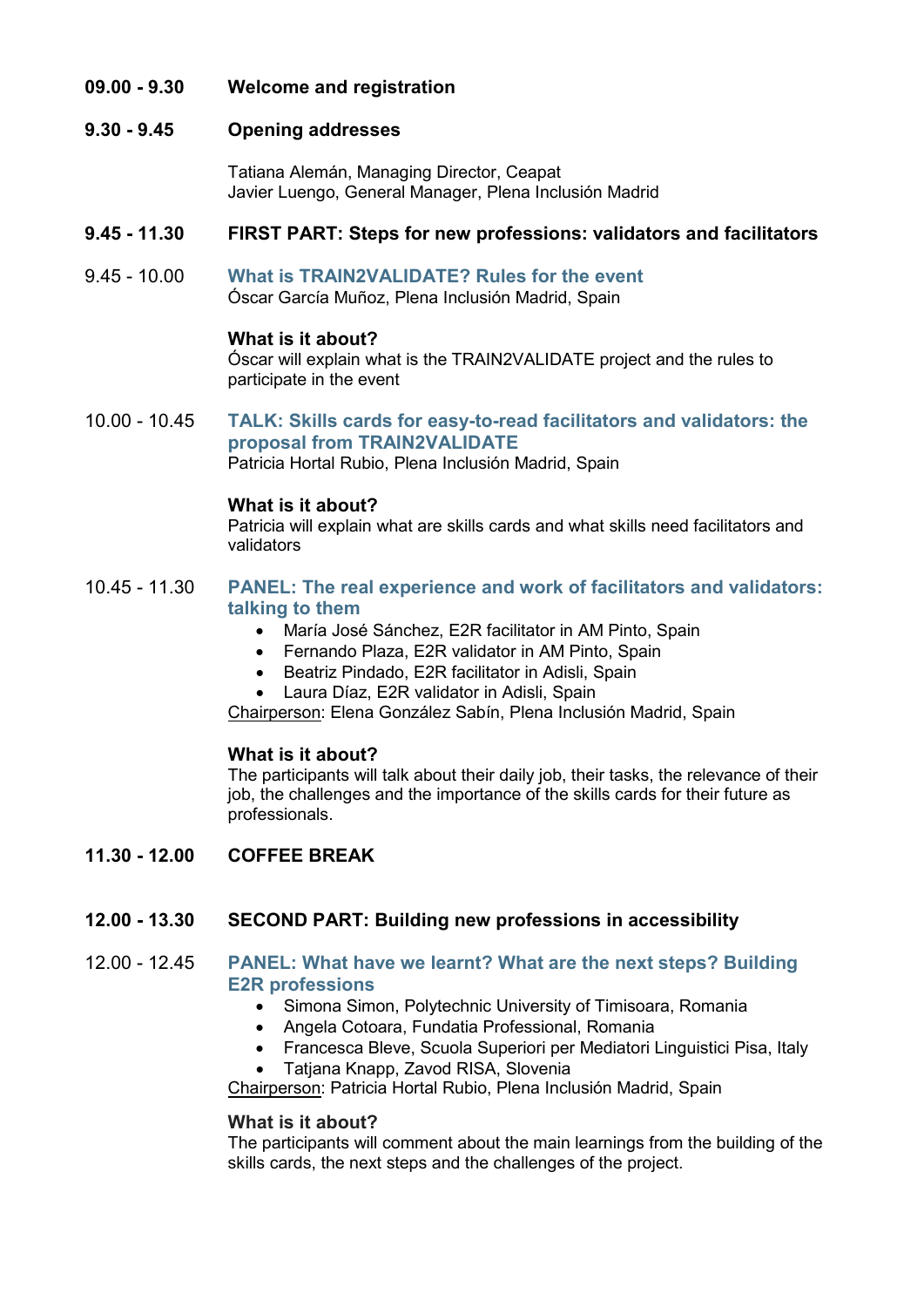#### 12.45-13.30 **PANEL: Is it possible to create inclusive professions in accessibility?**

- Antonio Prieto, Comunidad de Madrid, Spain
- Delfín Jiménez, Spanish Association of Accessibility Professionals, Spain
- Gabriele Sauberer, European Certification and Qualification Association, Austria

Chairperson: Rocío Bernabé, SDI Munich, Germany

#### **What is it about?**

The participants will discuss about accessibility as a field for professionalisation, the role of assessment as a profession, the accurate terminology, challenges, needs and opportunities.

**13.30 - 14.30 CATERING**

#### **14.30 - 17.00 THIRD PART: Standards and E2R services**

#### 14.30-15.15 **PANEL: Easy-to-read standards and validation. Is it possible?**

- Clara Delgado, Ceapat, Spain
- Mónica Rodríguez, Fundación ONCE, Spain
- Rocío Bernabé, SDI Munich, Germany

Chairperson: Óscar García Muñoz, Plena Inclusión Madrid, Spain

#### **What is it about?**

Participants will explain what is it a standard, what standards are for easy-toread, what standards are in Spain and Germany for easy-to-read and the role of validation in them.

#### 15.15 - 16.00 **PANEL: E2R real experiences: initiatives and entrepreneurship**

- Tatjana Knapp, Zavod RISA, Slovenia
- Antonio Hinojosa, Plena Inclusión España
- Polín Olguín, CEDETi, Chile
- Anabel González, Cognitive Accessibility Office Extremadura, Spain

Chairperson: Carlos Sánchez, Grupo Amás, España

#### **What is it about?**

Participants will share real experiences of E2R validators and facilitators in E2R services or entrepreneurial initiatives.

#### 16.00 - 16.30 **TALK: Building curricula for future E2R facilitators and validators** Francesca Bleve, Scuola Superiori per Mediatori Linguistici Pisa, Italy

#### **What is it about?**

Francesca will explain what the TRAIN2VALIDATE partners will arrange to create curricula to study and become validators and facilitators.

#### 16.30 - 16.45 **Book presentation: The status of the training programs for E2R facilitarors and validators**

Daniel Dejica, Óscar García, Simona Simon, Marcela Farcasiu, Annamaría Kilyeni editors

#### **What is it about?**

Simona and Daniel will present a book that the TRAIN2VALIDATE partners have written about a survey among validators and facilitators.

### **17.00 Closing of the conference**